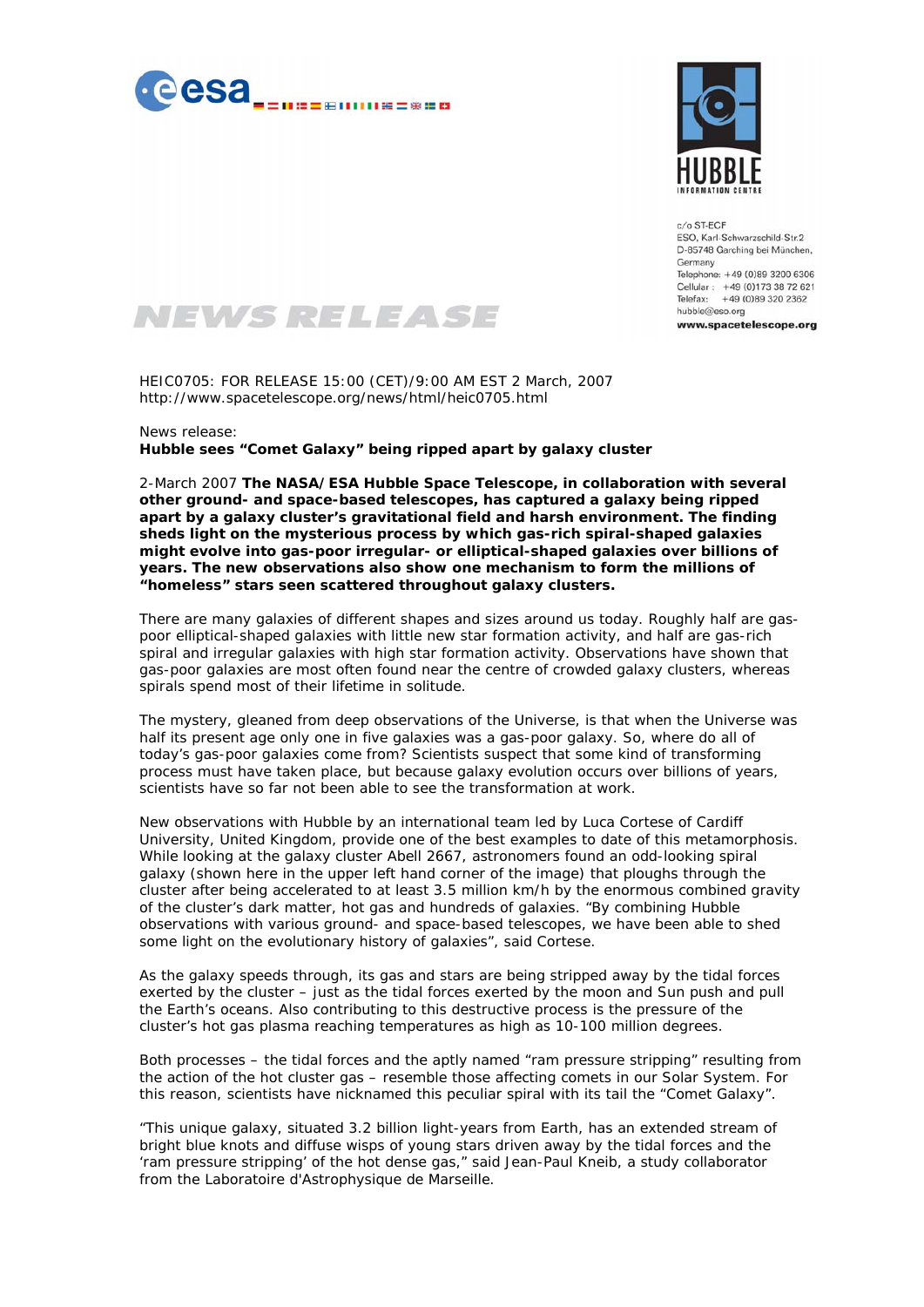"*Millions of now homeless stars have been snatched away from their mother galaxy, which will lead the galaxy to age prematurely,*" said co-investigator Giovanni Covone of Osservatorio Astronomico di Capodimonte.

Even though its mass is slightly larger than that of the Milky Way, the spiral will inevitably lose all its gas and dust as well as its chance of generating new stars later, and become a gas-poor galaxy with an old population of red stars. "*However, in the midst of all this destruction, the cluster's strong forces have triggered a baby-boom of star formation,*" adds Covone.

Scientists estimate that the total duration of the transformation process is close to one billion years. What is seen now in the Hubble image is roughly 200 million years into the process.

The strong gravitational pull exerted by the galaxy cluster's collective mass has bent the light of other, more distant galaxies and distorted their shapes – an effect called gravitational lensing. The giant bright banana-shaped arc seen just to the left of the cluster centre corresponds to the magnified and distorted image of a distant galaxy that lies behind the cluster's core.

At the cluster's centre another rare feature can be seen: the vivid blue light from millions of stars created in a so-called cooling flow. Some of the hot cluster gas is cooling in a filamentary structure as it falls into the cluster's core, setting off the birth of lots of bright blue stars outshining their environment. This may be the clearest picture of this phenomenon yet.

The Hubble image was taken by Hubble's Wide Field and Planetary Camera 2 in October 2001 and is a composite of three observations through a blue filter (F450W, 12,000 seconds), a green filter (F606W, 4,000 seconds) and a near-infrared filter (F814W, 4,000 seconds). ESO's Very Large Telescope and the twin Keck Telescopes were used for optical spectroscopy and near-infrared photometry, which helped determine the age of the star-forming region. NASA's Spitzer Space Telescope and Chandra X-Ray Observatory were used jointly to confirm that the activity in the "Comet Galaxy" was due to vigorous star-formation and not a supermassive black hole.

# # #

## **Notes for editors**

The Hubble Space Telescope is a project of international cooperation between ESA and NASA.

These results were published in Monthly Notices of the Royal Astronomical Society by L. Cortese (Cardiff University), D. Marcillac (Steward Observatory), J. Richard (Caltech), H. Bravo-Alfaro (Universidad de Guanajuato), J.P. Kneib (Laboratoire d'Astrophysique de Marseille), G. Rieke (Steward Observatory), G. Covone (Osservatorio di Capodimonte), E. Egami (Steward Observatory), J. Rigby (Observatories of the Carnegie Institution of Washington), O. Czoske (Bonn University) and J.I. Davies (Cardiff University).

Image credit: European Space Agency, NASA and J. Kneib (Laboratoire d'Astrophysique de Marseille)

Acknowledgement: James Long (ESA/Hubble)

The Hubblecast Video podcast episode "The Comet Galaxy" is available at: http://www.spacetelescope.org/videos/hubblecast.html

Animations and general Hubble Space Telescope background footage are available from: http://www.spacetelescope.org/bin/videos.pl?searchtype=news&string=heic0705

If you wish to no longer receive these News and Photo Releases, please send an email to distribution@spacetelescope.org with your name.